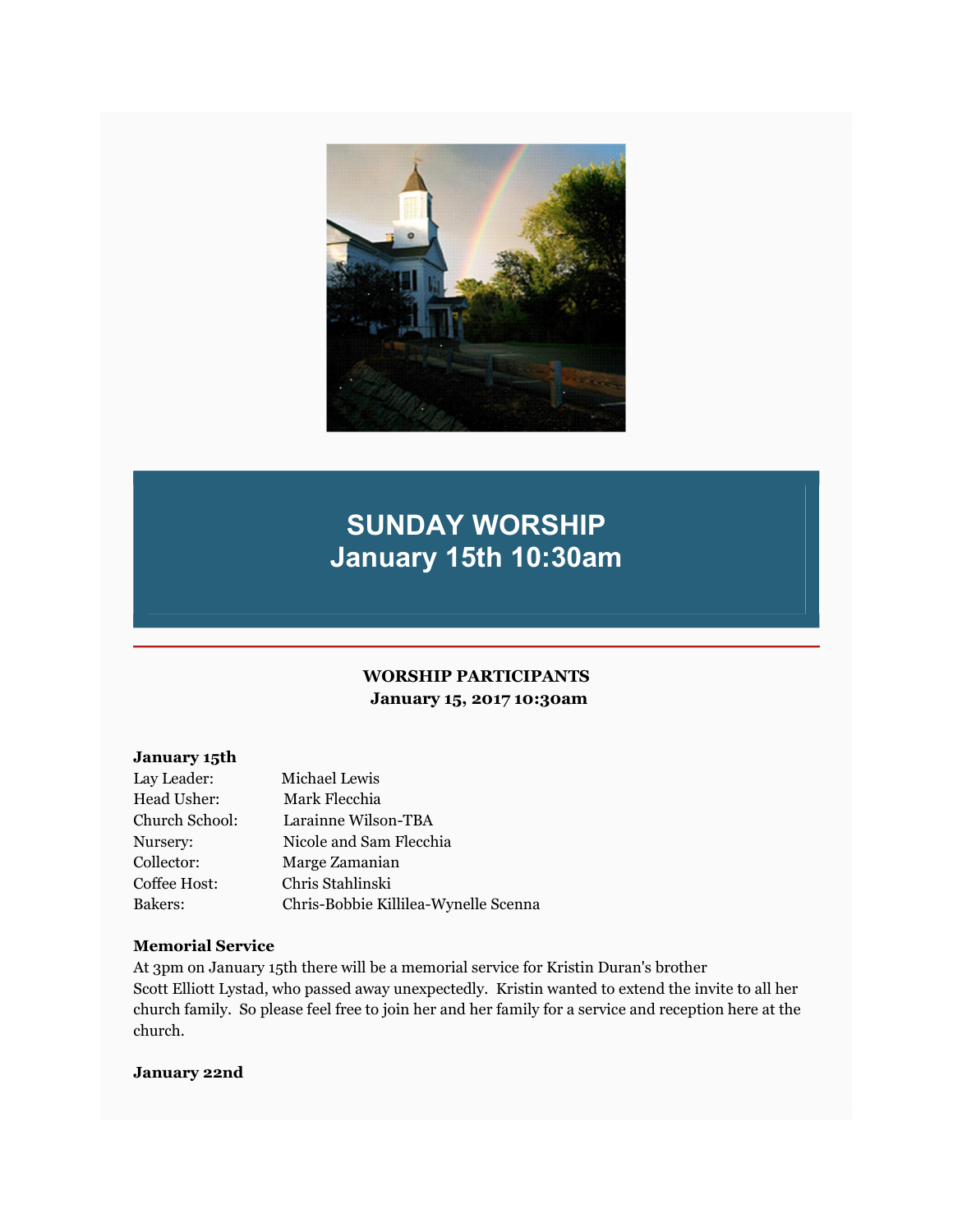Lay Leader: Craig Baker Head Usher: Conraad Fong

Church School: Larainne Wilson-TBA Nursery: Nicole Flecchia-Damalie Dakoye Collector: Marge Zamanian Coffee Host: Jan McScheffrey-Carol Downing Bakers: Jan-Carol-Shirley Fong

## UPCOMING EVENTS

COMING UP THIS WEEK Tuesday January 10th True North Pastor Hours 4-6pm Wednesday January 11th NO C4C this week Youth Choir 5:45pm Adult Choir 7:15pm Thursday January 12th True North Pastor Hours 9-11am Saturday January 14th MLK Day of Learning 9am Sunday January 15th Worship - Church School 10:30am

Hilltop Herald Articles for FEBRUARY are due Friday January 20th! ANNUAL MEETING REPORTS are due Tuesday January 24th! (I need to have copies made for handout on Sunday the 29th)

\*\*\*\*\*\*\*\*\*\*\*\*\*\*\*\*\*\*\*\*\*\*\*\*\*\*\*\*\*

A Request from the Nominating Committee

The Nominating Committee is in need of people to serve on many of our church's boards and committees. Please contact Carol Downing, Marcia Rich or Janet Knudsen to discuss how you might best serve our church.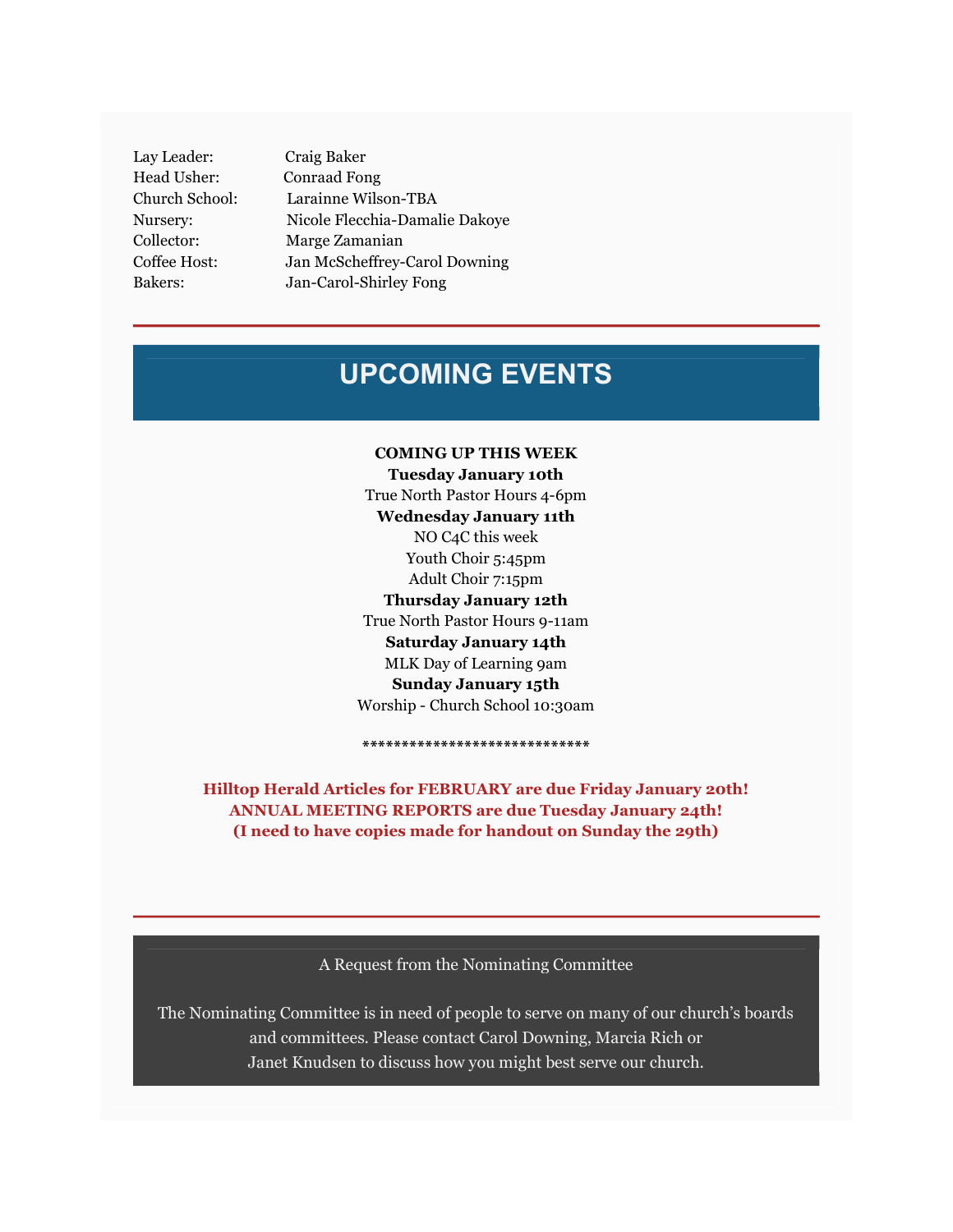

#### NEW MEMBER INFORMATION!

Are you newer to our church? Are you interested in learning more about our theology, our denomination, and how things work behind the scenes? Are you interested in church membership and what that means? Please join us for a **New** Members Class on Thursday, January 19th at 7:00pm. All are welcome, even if you aren't interested in joining at this time, you are invited to come to learn more about our community. Please RSVP to Angela at RevWells@UCCBurlington.org) if you plan to attend.

Also looking ahead, our New Members Service will be on Sunday, February 5th, for those of you who are interested in joining the church.

#### MOMENT OF REFLECTION

During our stewardship campaign, do you love hearing people share about why they love the church? Well, good news! You are now going to hear those testimonies year-round, and you have an opportunity to share your own story. This year, we will hear one reflection on the 3rd Sunday of each month, about why the church is a priority in someone's life. If you'd like to participate and share your story, please see the signup sheet at coffee hour to choose your month for next year. Please be in touch with Angela if you have any questions. Thank you!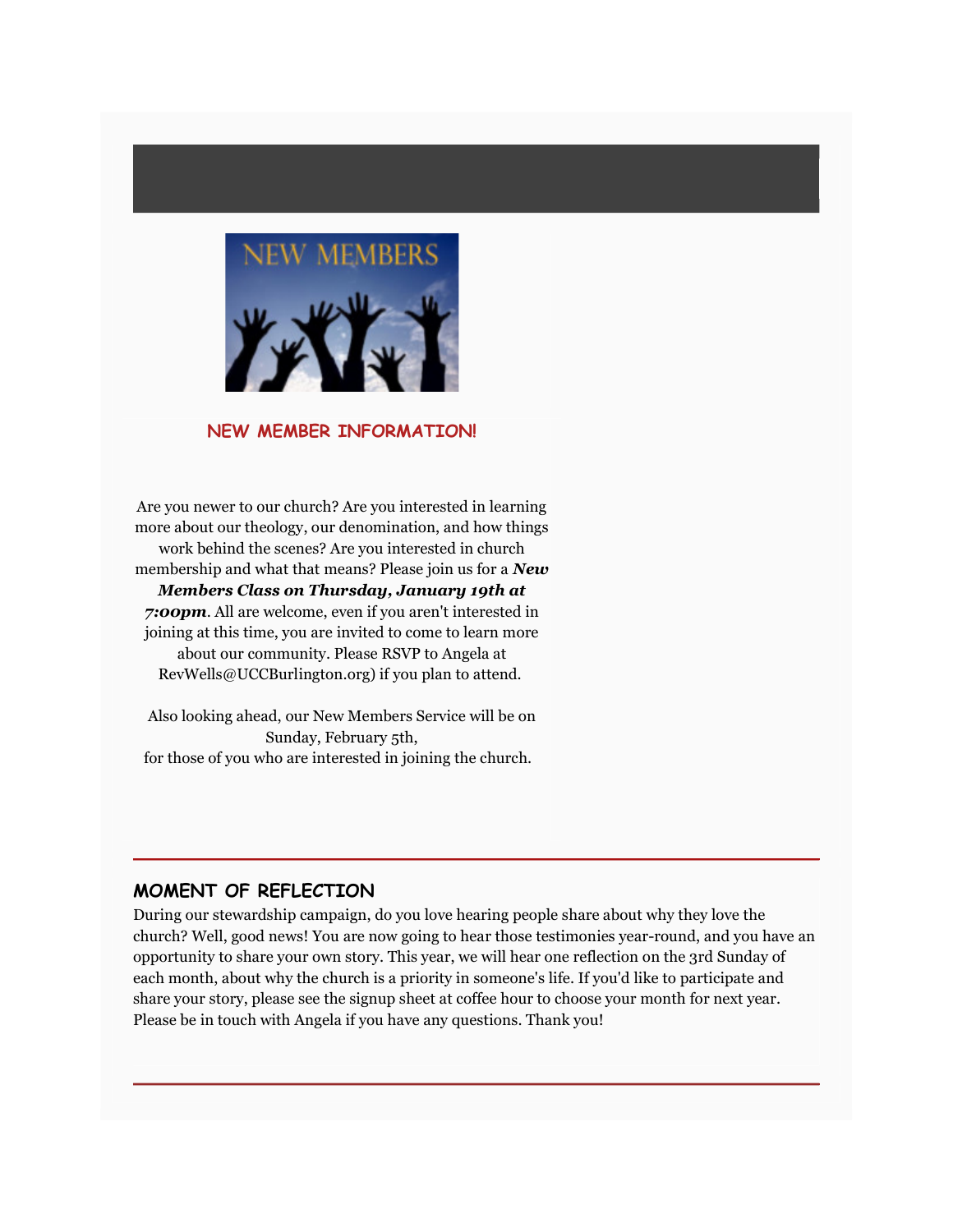## SPIRITUALLY SPEAKING!

The Link below will take you to the Spiritually Speaking episode that is airing on BCAT! Well Done!

If you can't access it, they may be updating, so please do try it again later.

### https://m.youtube.com/watch?v=YASgR9LHKFo



#### FROM THE GREEN TEAM AT UCC!

"Green Tip: With colder weather upon us, check your windows and doors for drafts to keep heat in and cold out. It's very easy to have missed the not-quite-closed or unlocked window and weather stripping that could use replacing. Make sure your heating vents are clear and there is room around your intakes for best airflow in your home." It REALLY makes a difference!

## TRUE NORTH PASTOR HOURS

 Please note Rev. Angela Wells will be at True North Coffee Shop on the following dates in January. However, her door is always open!

Tuesday, Jan. 10th from 4-6pm Thursday, Jan 12th from 9-11am Tuesday, January 17th from 4-6pm Thursday, January 19th from 9-11am Tuesday, January 24th from 4-6pm

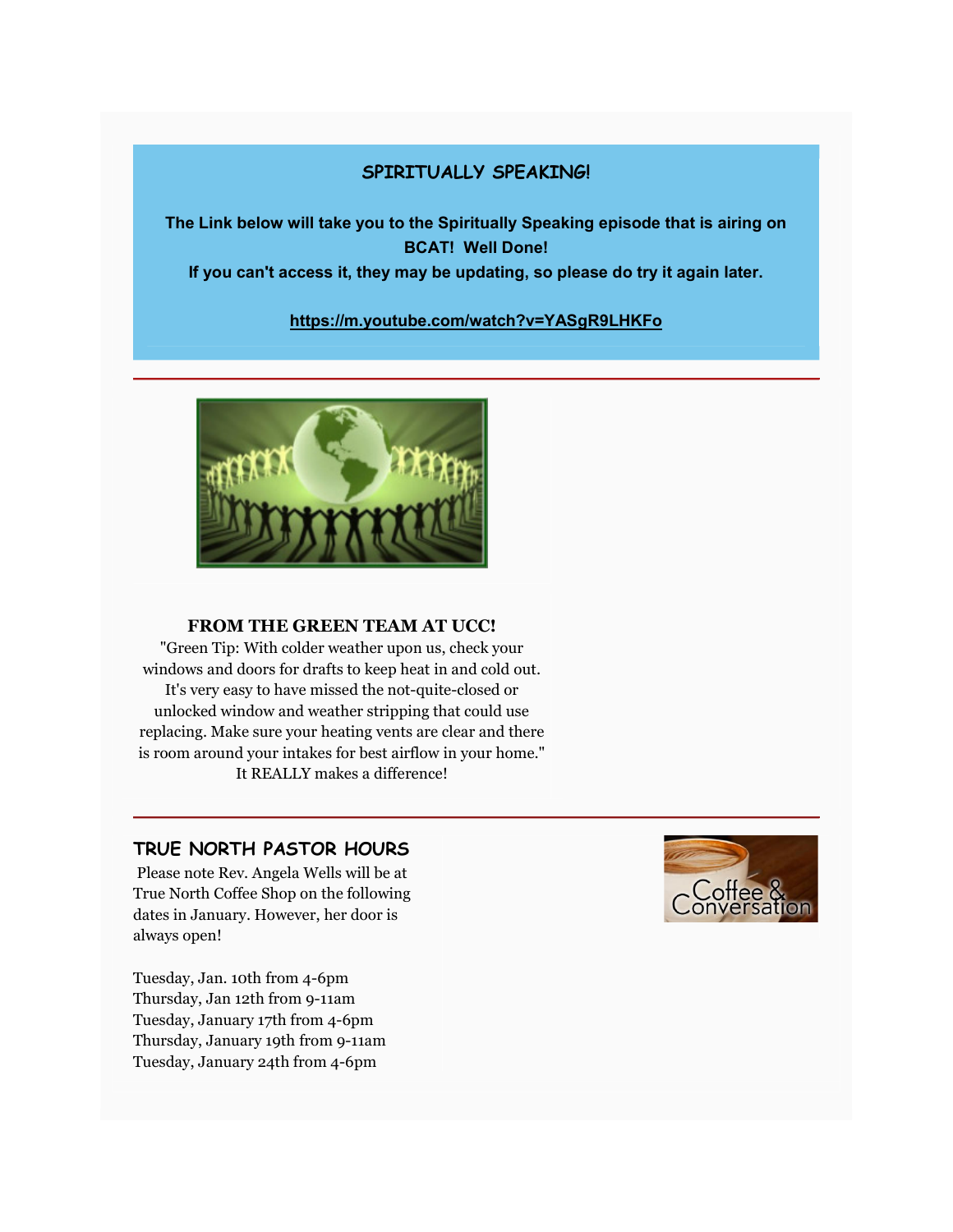

## ROSIE'S PLACE

Thank you to those volunteers who traveled into Boston to help prepare, serve and cleanup for a luncheon for those ladies at Rosie's Place on January 4th. We also thank you for your toiletry donations. It is very much appreciated!



Our permanent Nursery Caregiver position is open. All interested people over the age of 18 should contact Rev. Angela Wells at RevWells@uccburlington.org

We would like to thank Nicole Flecchia for stepping in on a temporary basis while our search is on.



Once again we need volunteer teachers and assistants in the nursery and as Sunday School helpers!! Please contact Jan Costa

at jancosta124@gmail.com or sign up on the sheets available during coffee hour if you are able to help out. The nursery and Sunday School program can not effectively continue without volunteer help. Thanks to all who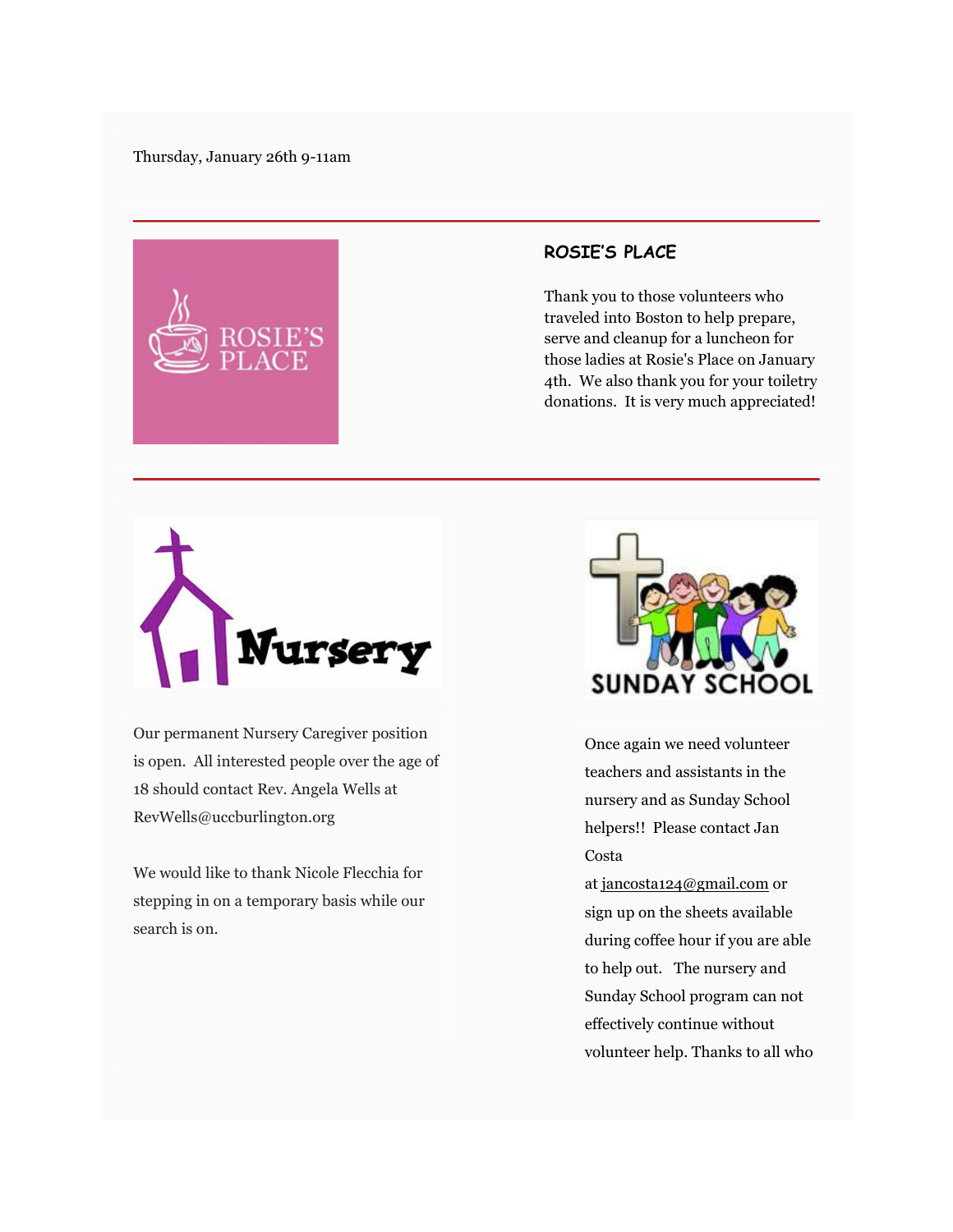support these programs!!!

yer Concerns

Laura Nowell - upcoming hip surgery Calandrelli Family on the passing of Joe's Grandfather Joseph Rev. Wells and extended family on the passing of her Grandfather Howard Wells Cy Todd-pneumonia - doing better Anna Karwan's Mom Irene Larainne Wilson's dad Allen Sheri Wilson's nephew Tyler and her Mom Larainne and Sheri's Friend Alisa Safely Macone Deb Glancy's friend Mario Jan Blandino and her great grandson Brandon Contoni (only 6 and diagnosed with a rare cancer) Cindy Phillips Dad in Hospice Chris Cahoon-healing Carol Downing's husband Ron Sheila Vitale Nick Ciano's Mom Jenny Bobbie's friend John Ford still needing intense prayers Joe's parents Joseph & Lillian, niece Kari, and former student Ian Woody Knowles' friend Chris Carbeau's grandson-serious health issues Kendra's Grandfather Phil Jessy McNeil's Brother Mel, Mom and Sister Grace Anne Stafford's grandsons Tyler and Zach Dorothy Murdoch's daughter Judy and brother Frank